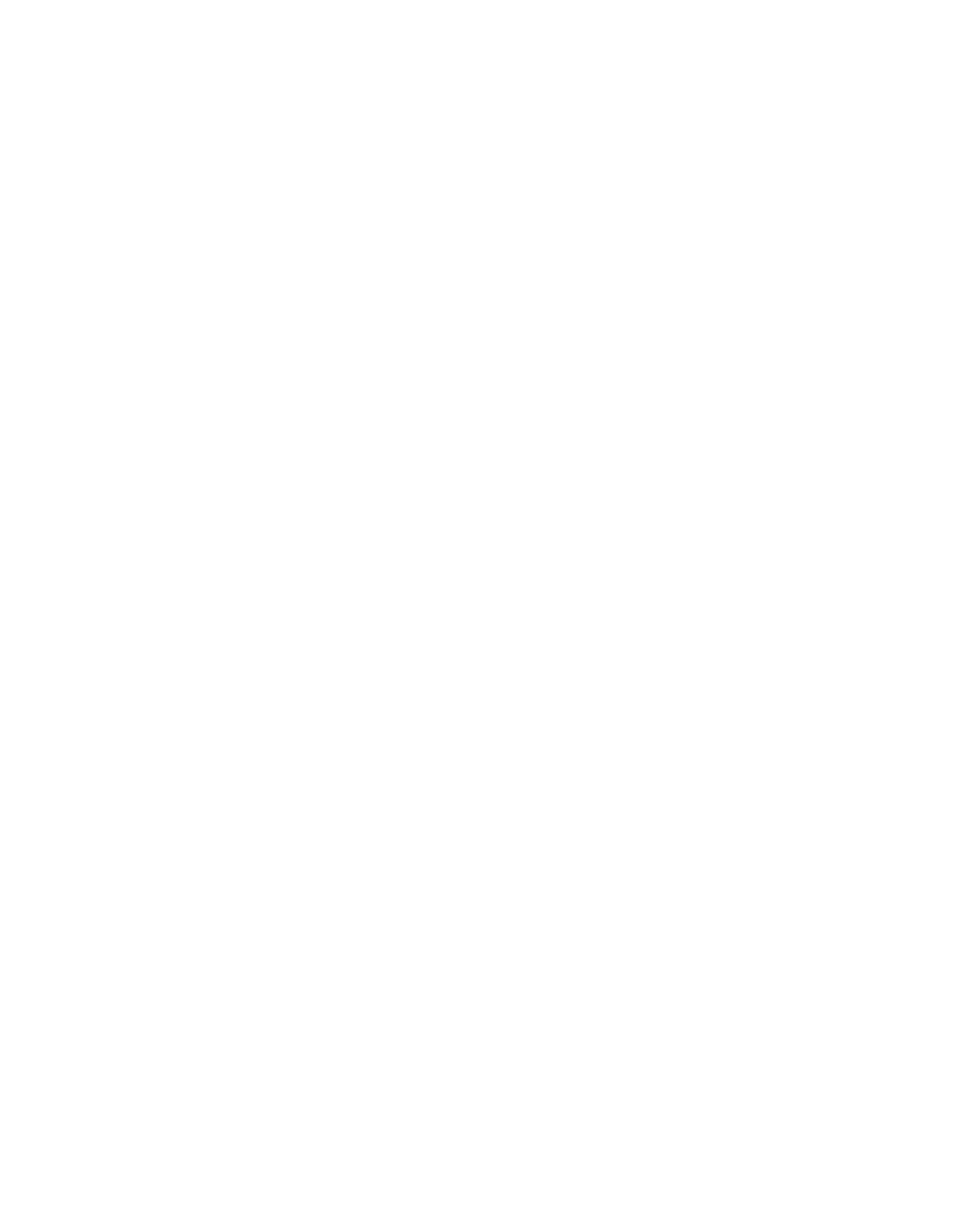1.

# **CHEMICAL ATTACK – CHLORINE TANK EXPLOSION**

# INCIDENT PLANNING GUIDE

## **Does your Emergency Management Plan Address the following issues?**

### **Mitigation & Preparedness**

Does your hospital have a plan and procedures shelter-in-place, including:

- The immediate shutdown of HVAC systems?
- Lockdown or securing access to the facility?
- Sealing the facility?

2. Does your hospital have a chemical decontamination plan that can be immediately activated and receive victims? Does your plan include provisions for gross decontamination of the victims until full decontamination can be conducted?

- 3. Does your hospital have a procedure for individually controlling HVAC and return air for impacted areas?
- 4. Does your hospital have a procedure to obtain incident and chemical specific details from local officials immediately after the incident and regularly throughout the response?
- 5. Does your hospital have a process to ensure medically qualified and test-fitted personnel are<br>5. Such and assigned to use DPF and arguide national decontemination? available and assigned to use PPE and provide patient decontamination?
- 6. Does your hospital provide staff training and exercising on use of chemical detection/monitoring equipment and maintain ready state of equipment?
- 7. Does your hospital have immediate access to medication/antidotes?
- 8. Does your hospital have a plan to seal the facility and prevent contamination of staff, current inpatients and facilities?
- 9. Does your hospital have procedures for the management of contaminated and non-contaminated personal belongings?
- 10. Does your hospital have pre-event standardized messages for communicating the risks associated with this event and recommendations to the public and the media?

11. Does your hospital use expert information sources (e.g., poison control, DOT Emergency Response Guide, CDC web site, city or county emergency operations plan) when planning for chemical incidents and decontamination?

## **Response & Recovery**

1. Does your hospital have procedures with assigned responsibilities to rapidly initiate shelter-in-place? 2. Does your emergency management/operations plan address how your hospital receives timely and pertinent incident information from field incident command (e.g., chemical information, decontamination provided/recommendations, etc.)? 3. Does your hospital have a procedure to notify field incident command of hospital decontamination location, and ingress and egress routes for EMS?

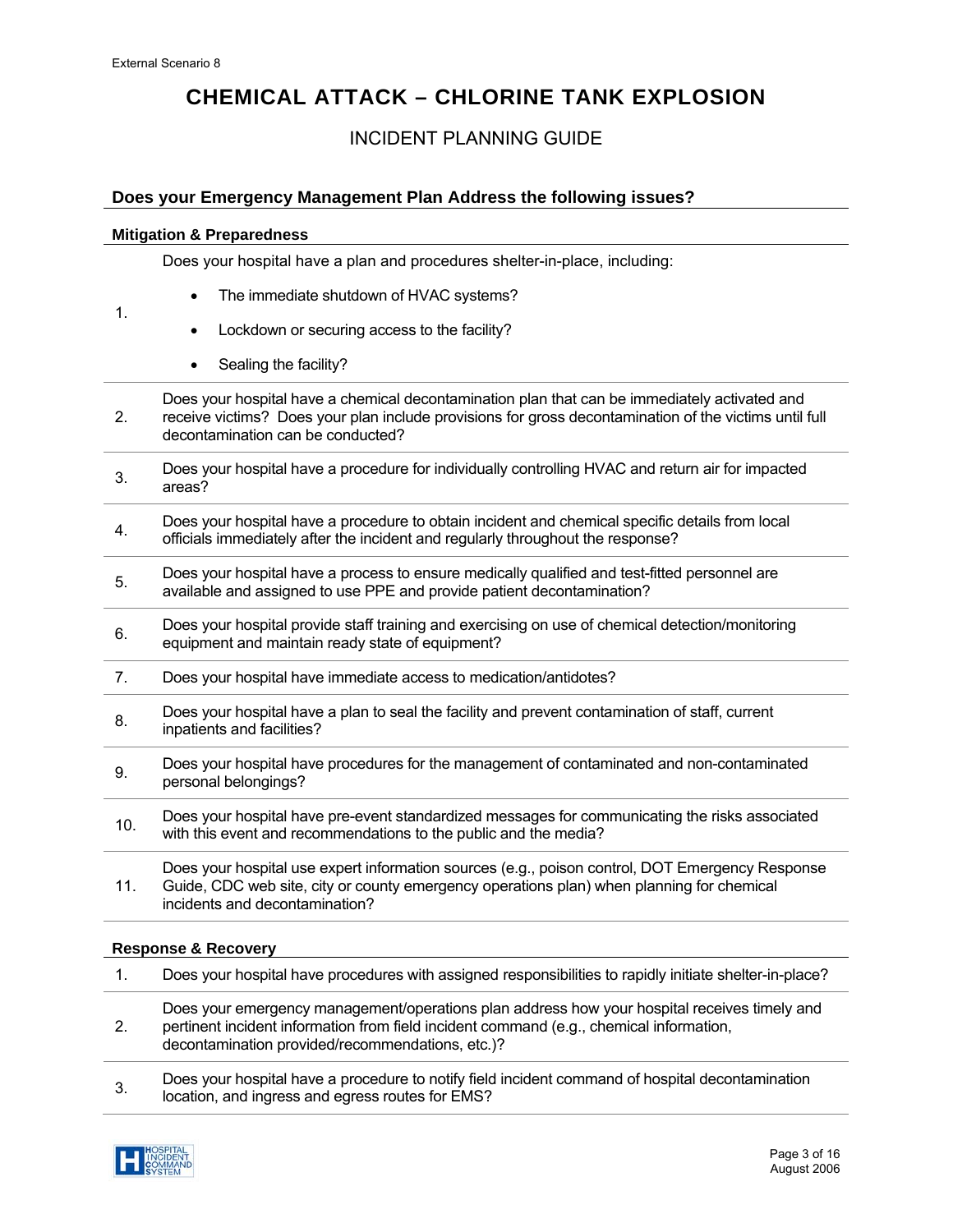# INCIDENT PLANNING GUIDE

| 4.  | Does your hospital have a procedure to secure the decontamination area?                                                                                                                                                                                |
|-----|--------------------------------------------------------------------------------------------------------------------------------------------------------------------------------------------------------------------------------------------------------|
| 5.  | Does your hospital have a procedure to provide agent information to decontamination team, all<br>treatment areas, security, and Hospital Command Center?                                                                                               |
| 6.  | Does your hospital have a process to contain or divert water run off collection and disposal in<br>conjunction with local EPA and local water authority, and appropriately notify authorities when<br>decontamination is activated?                    |
| 7.  | Does your hospital have a procedure to notify local EOC of operational status?                                                                                                                                                                         |
| 8.  | Does your hospital have a procedure to ascertain the status of other area hospitals?                                                                                                                                                                   |
| 9.  | Does your hospital have a procedure to consult with resident experts/Poison Control Center for<br>assessment and treatment guidelines?                                                                                                                 |
| 10. | Does your plan include an emergency patient registration procedure?                                                                                                                                                                                    |
| 11. | Does your hospital have a procedure to regularly inventory bed availability/census?                                                                                                                                                                    |
| 12. | Does your hospital have a procedure to regularly inventory antidote supplies?                                                                                                                                                                          |
| 13. | Does your hospital have a procedure to inventory blood products?                                                                                                                                                                                       |
| 14. | Does your hospital have a process to identify and address issues associated with ongoing shelter in<br>place, if applicable?                                                                                                                           |
| 15. | Does your hospital have a procedure to provide scheduled family briefings and provide for a family<br>assistance center?                                                                                                                               |
| 16. | Does your hospital have a process to modify family visitation policy?                                                                                                                                                                                  |
| 17. | Does your hospital have a process to establish Media Conference area, a procedure to provide<br>scheduled media briefings in conjunction with local EOC/JIC, and a plan to work with local EOC to<br>address risk communication issues for the public? |
| 18. | Does your hospital have a process to address fatality issues in conjunction with law enforcement and<br>medical examiner/coroner?                                                                                                                      |
| 19. | Does your hospital have a process to address bio-waste disposal?                                                                                                                                                                                       |
| 20. | Does your hospital have a procedure to clean up decontamination area and other "contaminated"<br>areas and reopen them for normal operations?                                                                                                          |
| 21. | Does your hospital have a procedure to perform air quality monitoring in facility?                                                                                                                                                                     |
|     |                                                                                                                                                                                                                                                        |

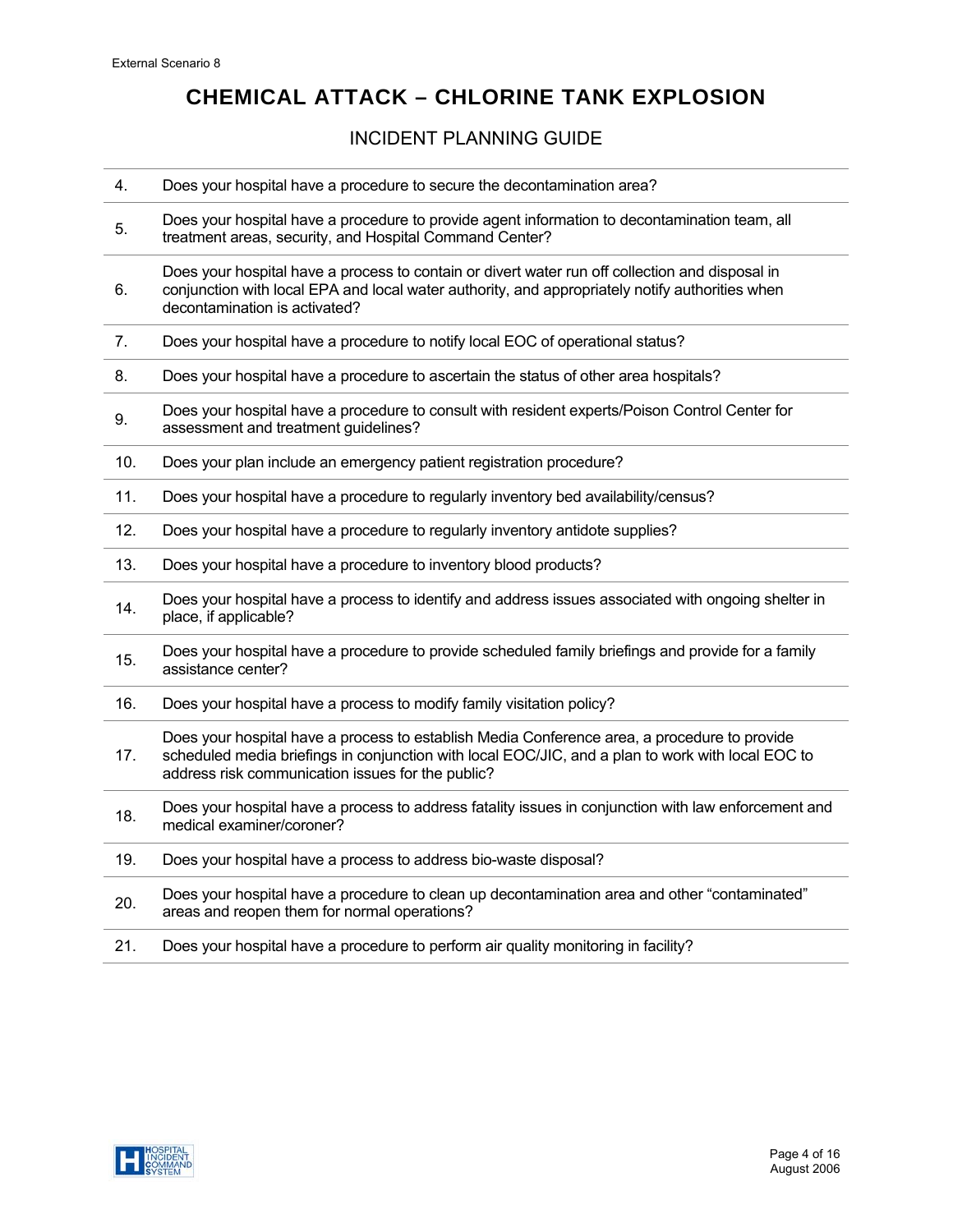## INCIDENT RESPONSE GUIDE

**Mission:** To protect the staff, patients, and facility in the event of an external threat, and to effectively and efficiently triage, decontaminate, treat, and track a surge of victims with respiratory needs.

#### **Directions**

- $\Box$  Read this entire response guide and review incident management team chart.
- $\Box$  Use this response guide as a checklist to ensure all tasks are addressed and completed.

#### **Objectives**

| Implement shelter-in-place                                            |
|-----------------------------------------------------------------------|
| Protect the facility, staff, patients and visitors from contamination |
| Patient triage and medical management                                 |
| Provide decontamination of patients and facility                      |
|                                                                       |

## **Immediate (Operational Period 0-2 Hours)**

### **COMMAND**

(Incident Commander):

- □ Receive notification about the incident from local officials
- Notify the emergency department of possible incoming casualties that have been exposed to numerous chemicals (inhalational and dermal problems); may have blast injuries (pressure and fragment wounds); fire burns; and other possible trauma
- $\Box$  Implement the shelter-in-place plan
- □ Activate and implement the decontamination plan
- □ Activate the Emergency Operations Plan and the HCC
- Appoint Section Chiefs and Branch Directors and Medical/Technical Specialist -- Chemical, appropriate
	- **Establish operational periods**
	- □ Establish operational objectives
		- Protecting life safety of existing personnel & patients
		- Provide decontamination

(PIO):

Monitor media outlets for updates on the incident and possible impacts on the hospital



□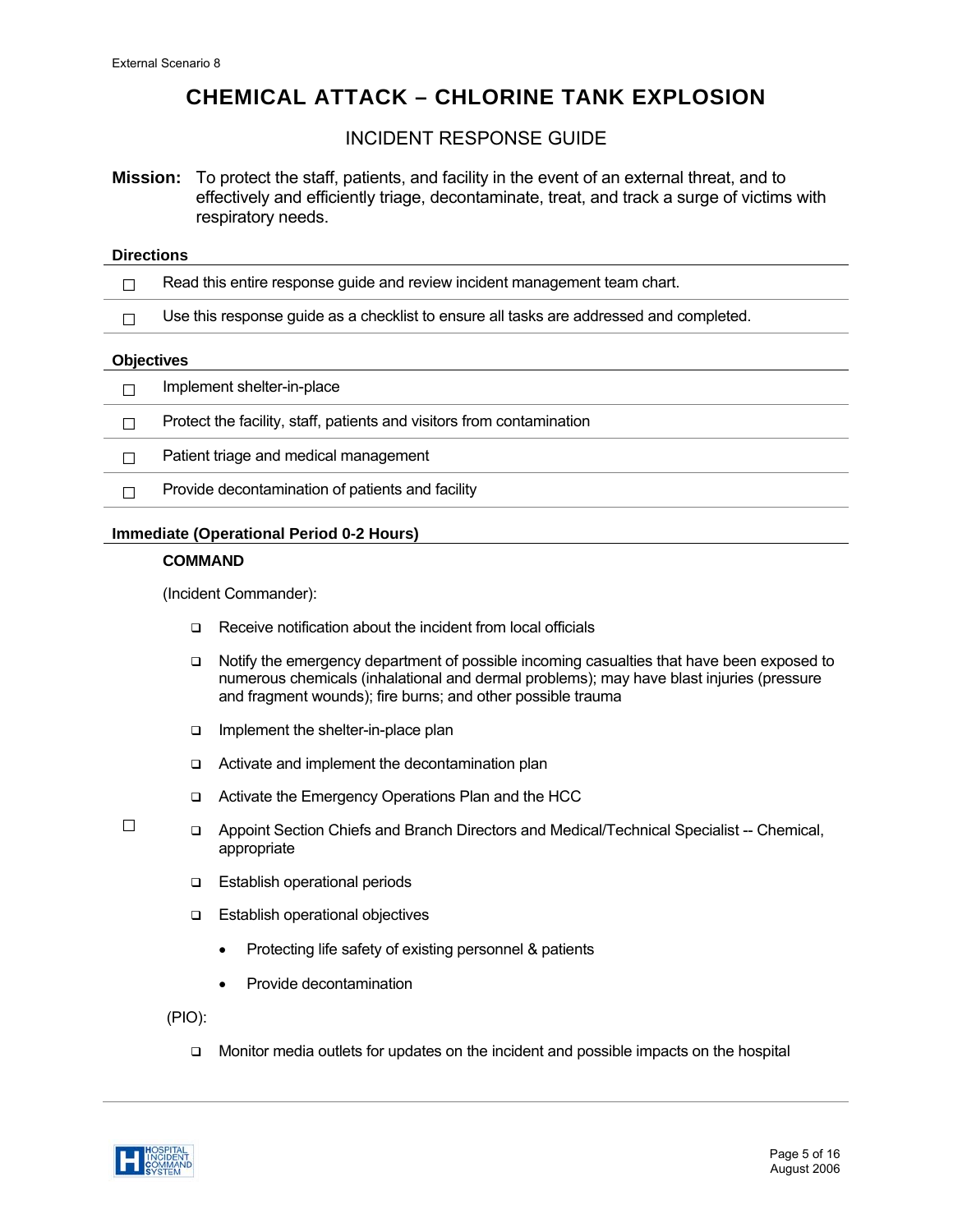## INCIDENT RESPONSE GUIDE

### **COMMAND**

(Safety):

Implement decontamination operations and safety measures including staff, patient and facility protection

□

□

□ Conduct ongoing analysis of existing response practices for health and safety issues related to staff, patients, and facility, and implement corrective actions to address

(Medical/Technical Specialist - Chemical):

Investigate agent identification and disseminate clinical management information

### OPERATIONS:

- Activate Medical Care, Infrastructure, HazMat, and Security Branch Directors
- Notify the emergency department of possible incoming casualties that have been exposed to chlorine gas (inhalational and dermal problems) and who may have skin irritation or burns and other possible trauma
- Set up decontamination area and implement decontamination plan and procedures for adults, pediatrics, and patients with special needs
- Direct implementation of procedures for technical and emergency decontamination and ensure proper use of PPE
- $\Box$  Implement staff monitoring in and rotation through the decontamination area
- Relocate medications/antidotes to clinical care and decontamination areas and prepare specific patient antidote dose amounts (e.g., pediatric, geriatric)
- Implement shelter-in-place as determined by the Incident Commander and at the direction of local officials
- Isolate HVAC systems in treatment areas, if possible
- Provide information and instructions to staff, visitors, and patients regarding sheltering-inplace
- Consult with Medical/Technical Specialist Chemical and internal and external consultants, including Poison Control Center, Agency for Toxic Substances and Disease Registry (ATSDR) of the CDC to ascertain treatment protocols
- **Provide facility security, traffic and crowd control**
- Activate surge capacity plan and patient registration emergency procedures
- □ Prepare for fatalities, including contaminated remains, in conjunction with local law enforcement, coroner/medical examiner and EOC

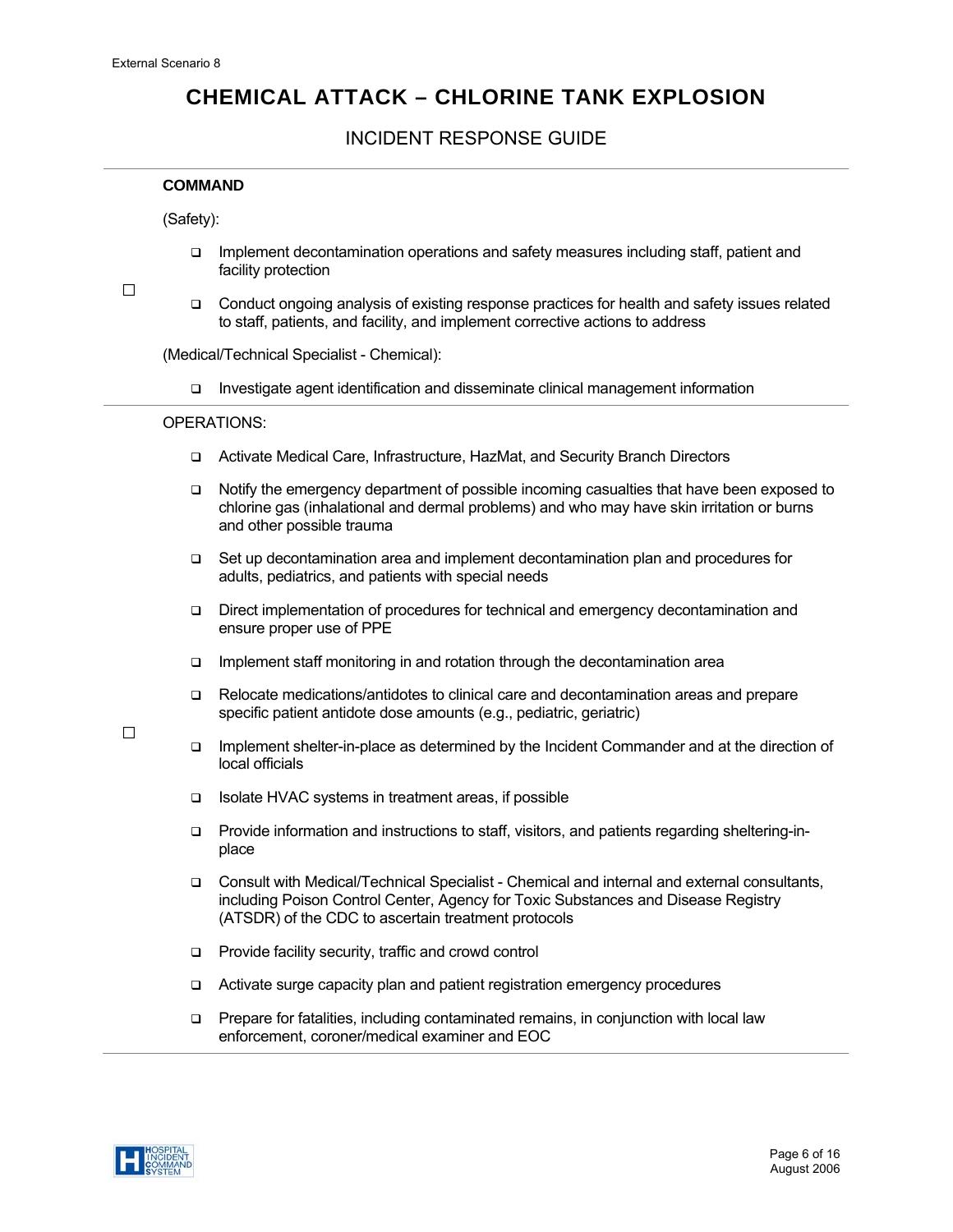$\Box$ 

□

# **CHEMICAL ATTACK – CHLORINE TANK EXPLOSION**

## INCIDENT RESPONSE GUIDE

#### **OPERATIONS**

- Provide mental health support for staff, visitors, families and volunteers, in collaboration with Logistics Section
	- Secure/lockdown the facility to prevent contaminated individuals from entering or leaving, and establish a clear perimeter with directions to the Decontamination Area

## **PLANNING**

- Establish operational periods and develop the Incident Action Plan, in collaboration with the Incident Commander
	- □ Implement patient, materiel, personnel and bed tracking

### **Intermediate (Operational Period 2-12 Hours)**

#### **COMMAND**

(Incident Commander):

- Ensure communications and decision making are coordinated with external agencies and healthcare facilities
- Direct implementation of surge capacity plan
- □ (PIO):
	- Manage media relations/public information /risk communication and integrate public relations activities with the Joint Information Center

(Safety Officer):

 Continue to monitor decontamination areas, staff and patient safety and use of personal protective equipment

#### **OPERATIONS**

- Ensure the victim decontamination is in compliance with established decontamination practices
- Implement procedures for patient valuables management, evidence collection and security
- $\Box$  Evaluate and update staff scheduling to accommodate decontamination team supplementation
	- Implement family notification procedures in conjunction with family assistance center operations
	- □ Ensure proper waste water and expendable materials disposal

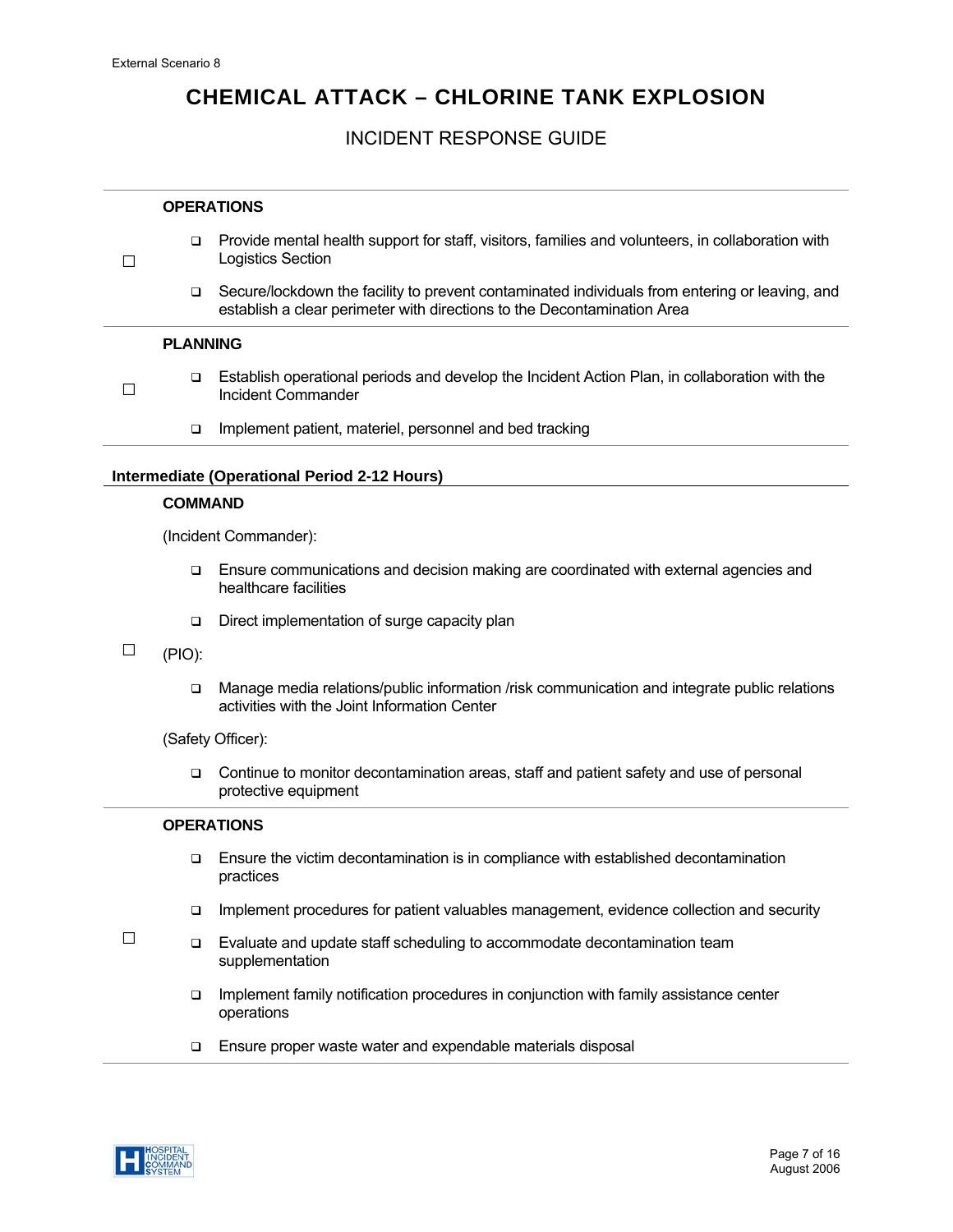# INCIDENT RESPONSE GUIDE

|  |                               | <b>OPERATIONS</b>                                                                                                                                          |  |  |
|--|-------------------------------|------------------------------------------------------------------------------------------------------------------------------------------------------------|--|--|
|  | $\Box$                        | Continue patient management and facility monitoring activities                                                                                             |  |  |
|  | $\Box$                        | Monitor the air quality in the facility and evaluate effectiveness of shelter-in-place measures                                                            |  |  |
|  | <b>PLANNING</b>               |                                                                                                                                                            |  |  |
|  | $\Box$                        | Update and revise the Incident Action Plan and initiate demobilization assessment and<br>processes                                                         |  |  |
|  | $\Box$                        | Continue patient, materiel, personnel and bed tracking                                                                                                     |  |  |
|  | <b>LOGISTICS</b>              |                                                                                                                                                            |  |  |
|  | $\Box$                        | Monitor the health status staff who participated, supported or assisted in decontamination<br>activities and ensure appropriate medical care and follow up |  |  |
|  | $\Box$                        | Facilitate procurement of supplies, equipment and medications for response and patient care                                                                |  |  |
|  | $\Box$                        | Continue to monitor the air quality in the hospital                                                                                                        |  |  |
|  | <b>FINANCE/ADMINISTRATION</b> |                                                                                                                                                            |  |  |
|  | $\Box$                        | Continue tracking response costs and claims and report to the Incident Commander                                                                           |  |  |

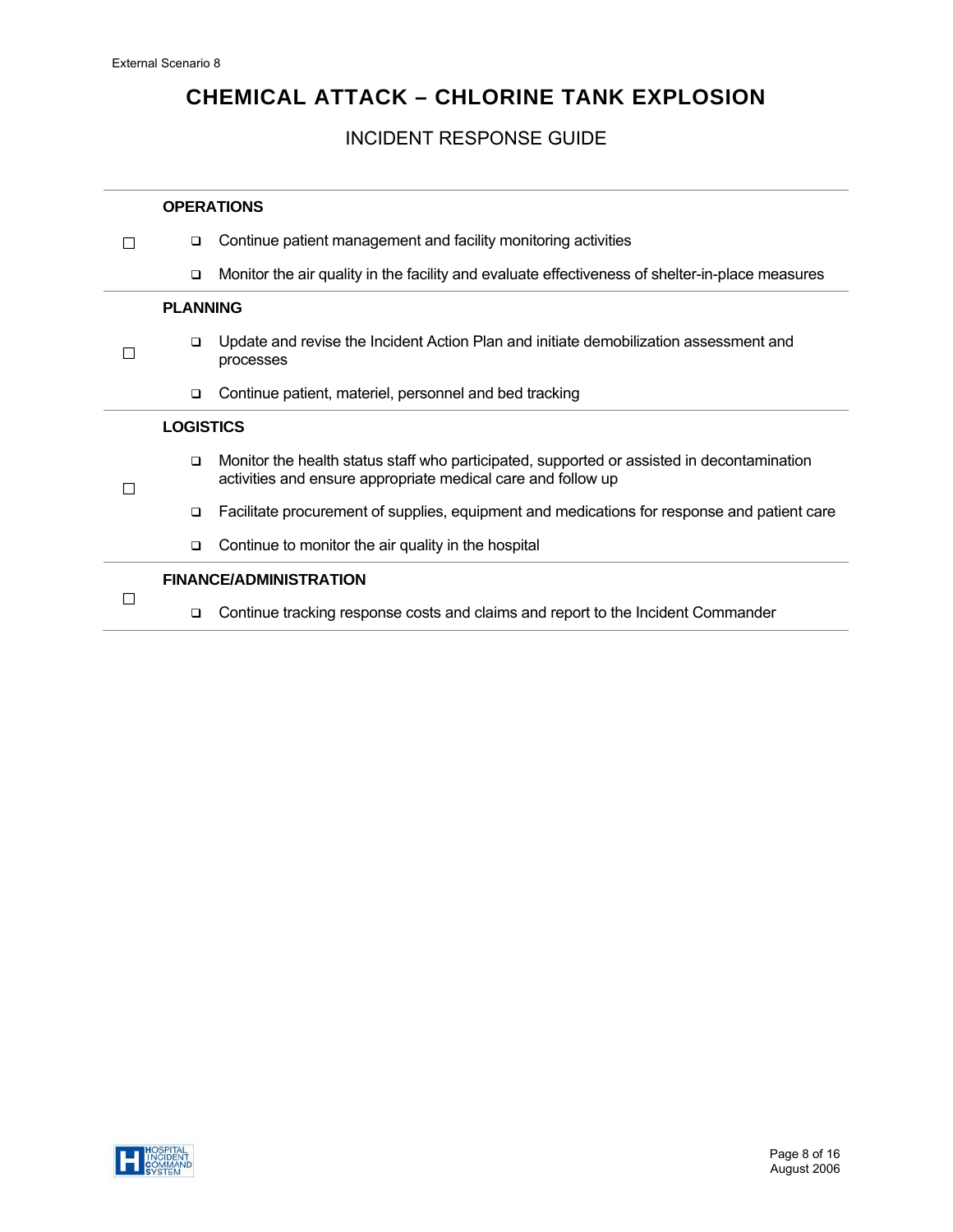# INCIDENT RESPONSE GUIDE

## **Extended (Operational Period Beyond 12 Hours)**

## **COMMAND**

(Incident Commander):

Continue regular briefing of Command staff/Section Chiefs. Address issues identified

(Public Information Officer):

- □ Continue patient information center, as necessary
- □ Coordinate efforts with local/state public health resources/JIC

 $\Box$ (Liaison Officer):

- □ Continue to ensure integrated response with local EOC
- □ Continue to communicate personnel/equipment/supply needs to local EOC
- □ Continue to update local public health of any health problems/trends identified

(Safety Officer and Medical/Technical Specialist-Chemical):

- Continue to monitor decontamination operations and begin facility decontamination as appropriate
- □ Monitor patient and staff safety and appropriate use of PPE

## **OPERATIONS**

- $\Box$  Monitor air quality in the facility
- Once the plume has passed and local officials advise it is safe to do so, discontinue shelterin-place
- Once the plume has passed and local officials advise it is safe to do so, conduct a external inspection of the facility for damage from chlorine and need for decontamination of the external facility
- $\Box$  Facilitate law enforcement requests for patient/staff interviewing
- □ Manage ongoing patient care issues
- Maintain infrastructure support and services
- Continue security and facility decontamination and plan for return to normal services



 $\Box$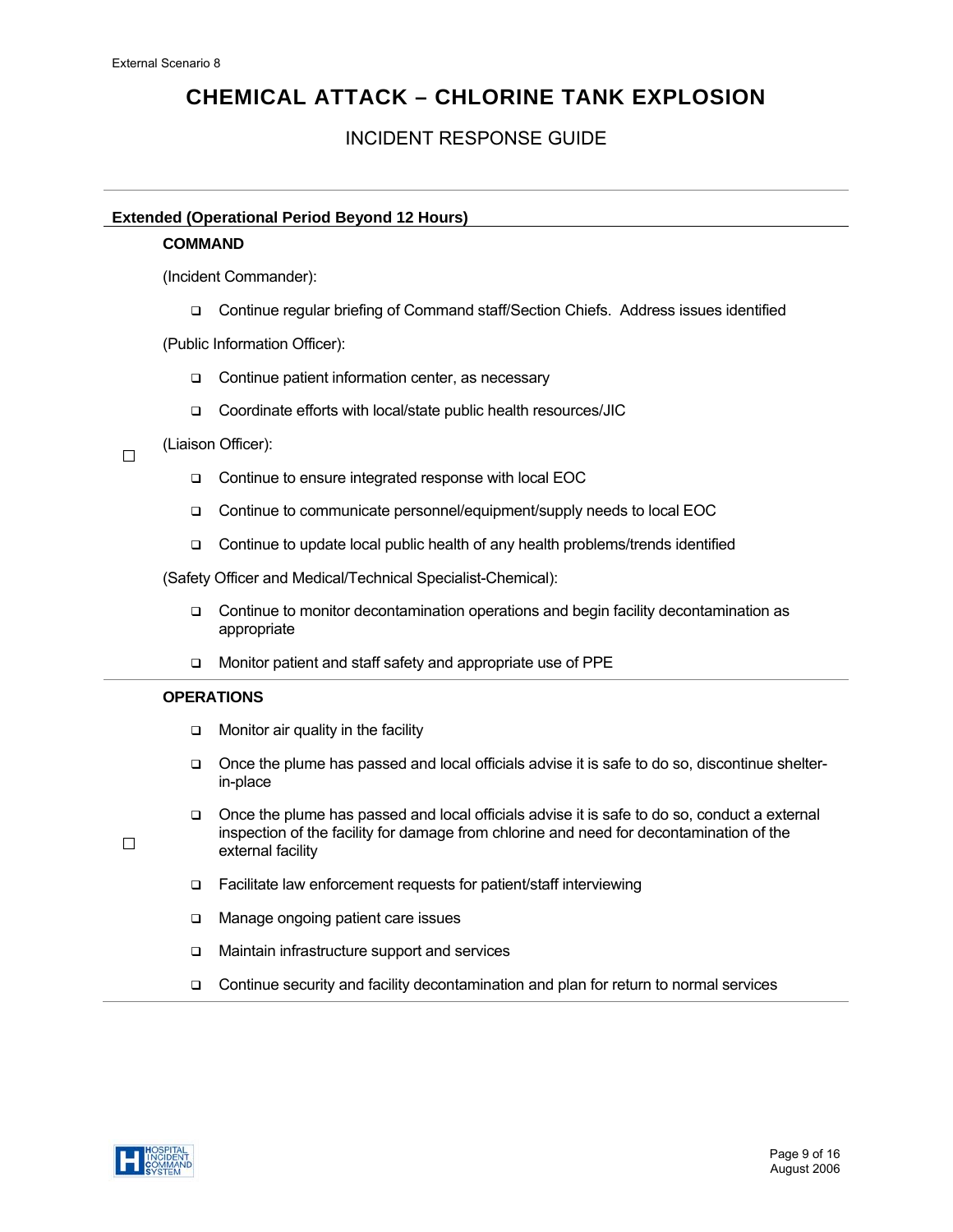□

# **CHEMICAL ATTACK – CHLORINE TANK EXPLOSION**

## INCIDENT RESPONSE GUIDE

### **PLANNING**

- Review and update the Incident Action Plan and plan for demobilization and system recovery
- □ Ensure documentation is being completed by all Sections
	- Continue patient, personnel, materiel and bed tracking

#### **LOGISTICS**

- Once the plume has passed and local officials advise it is safe to do so, discontinue shelterin-place
- □ Implement medical surveillance of personnel
	- □ Provide for staff food and water
	- Ensure adequate supplies, equipment, personnel and facilities to support extended response operations

## **FINANCE/ADMINISTRATION**

- $\Box$ □ Compile response costs and submit to the Incident Commander
	- Track any claims/injuries and complete appropriate documentation, compile report

#### **Demobilization/System Recovery**

#### **COMMAND**

(Incident Commander):

□ Oversee and direct demobilization and system recovery operations

(Public Information Officer):

 $\Box$ 

Provide final briefings as needed to patients/visitors/staff/media, in cooperation with JIC

(Liaison Officer):

 Prepare a summary of the status of the hospital and disseminate to Command staff/Section Chiefs and to public health/EMS as appropriate

(Safety Officer):

Oversee facility decontamination and declare facility safe to conduct normal operations

#### **OPERATIONS**

□ Manage decontamination of the facility and restore patient care and facility to normal operations

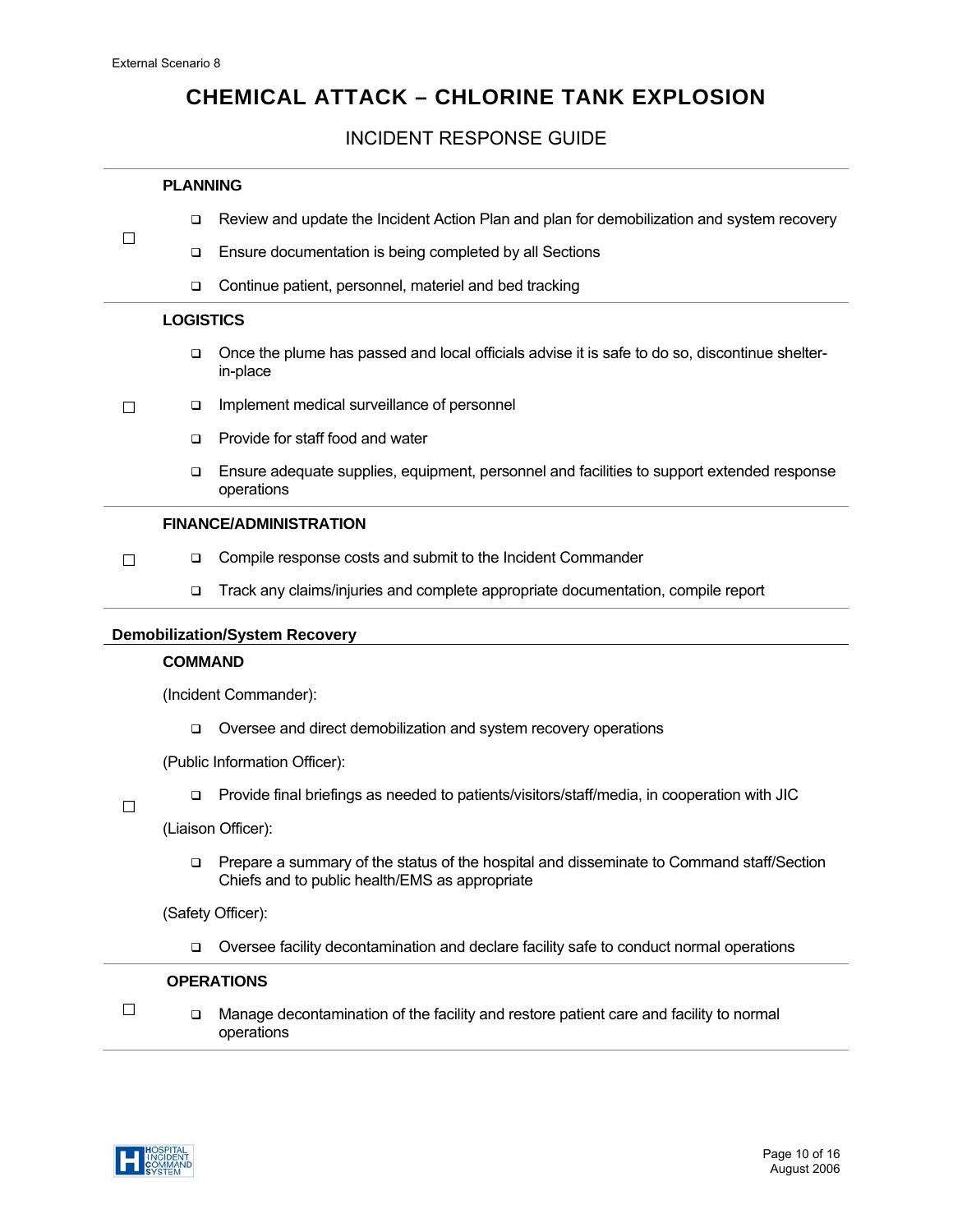## INCIDENT RESPONSE GUIDE

## **PLANNING**

- □ Finalize the Incident Action Plan and demobilization plan
- Compile a final report of the incident and hospital response and recovery operations
- □ Ensure appropriate archiving of incident documentation
- □ Write after-action report and corrective action plan to include the following:
- □

□

- **Summary of actions taken**
- **Summary of the incident**
- Actions that went well
- **Area for improvement**
- **Recommendations for future response actions**
- **Recommendations for correction actions**

### **LOGISTICS**

- Provide for mental health (acute and long term) services for staff and patients, in collaboration with Operations Section's Mental Health Unit Leader
	- **Provide for equipment and supply repair or replacement**
	- □ Provide ongoing support to injured staff or family of deceased staff

## **FINANCE/ ADMINISTRATION**

□ Submit final response expenses to the Incident Commander for approval and to appropriate external authorities for reimbursement or other assistance

#### **Documents and Tools**

|   | <b>CDC Medical Management Guidelines for Chlorine</b>               |
|---|---------------------------------------------------------------------|
|   | <b>Hospital Emergency Operations Plan</b>                           |
|   | Hospital Decontamination Plan                                       |
|   | Hospital Mass Casualty Incident Plan                                |
|   | <b>Isolation Protocols</b>                                          |
|   | <b>Patient Tracking Form</b>                                        |
|   | <b>HICS</b>                                                         |
| П | Hazmat and terrorism/WMD annexes of local Emergency Operations Plan |
|   |                                                                     |

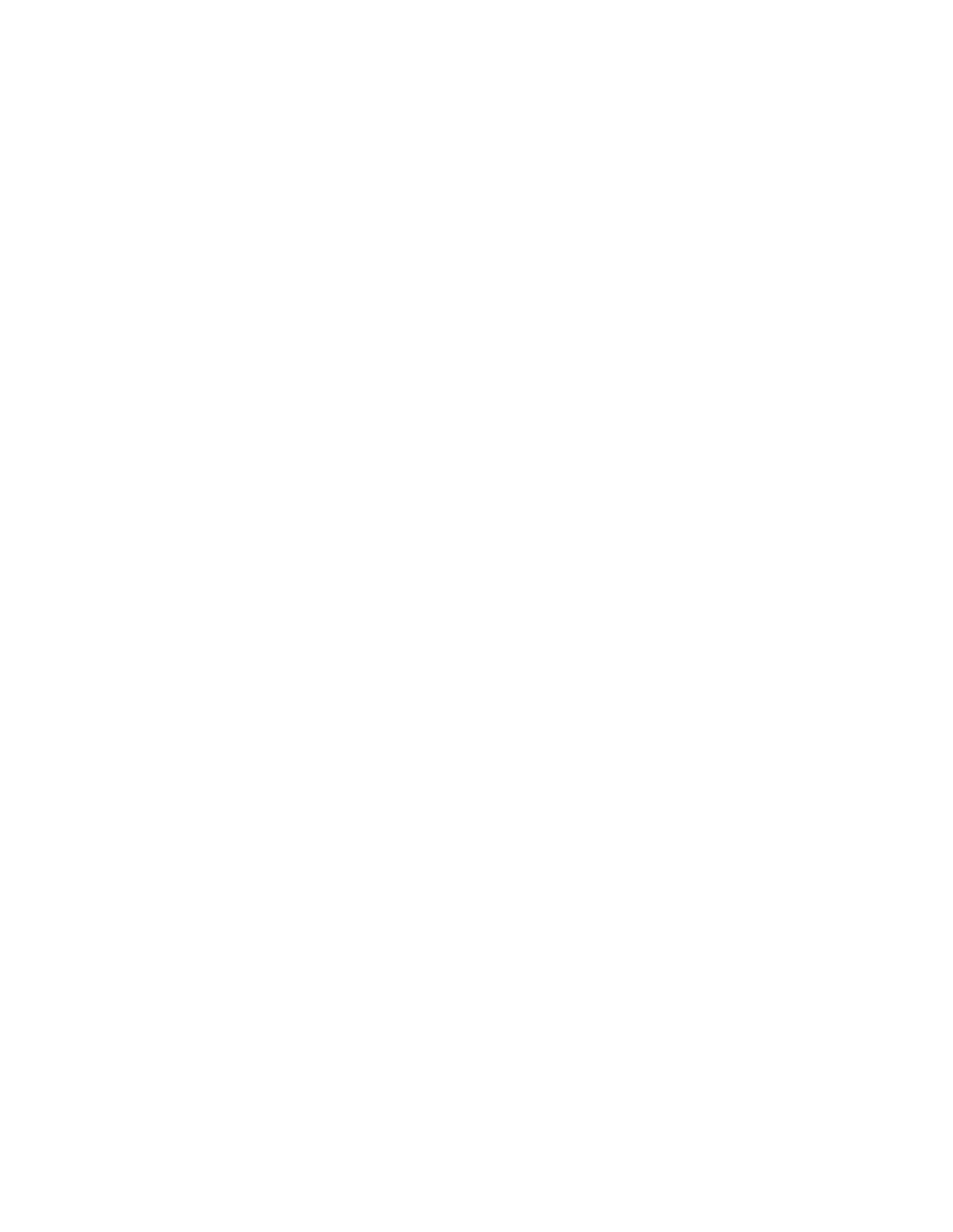INCIDENT MANAGEMENT TEAM CHART -- **IMMEDIATE** 



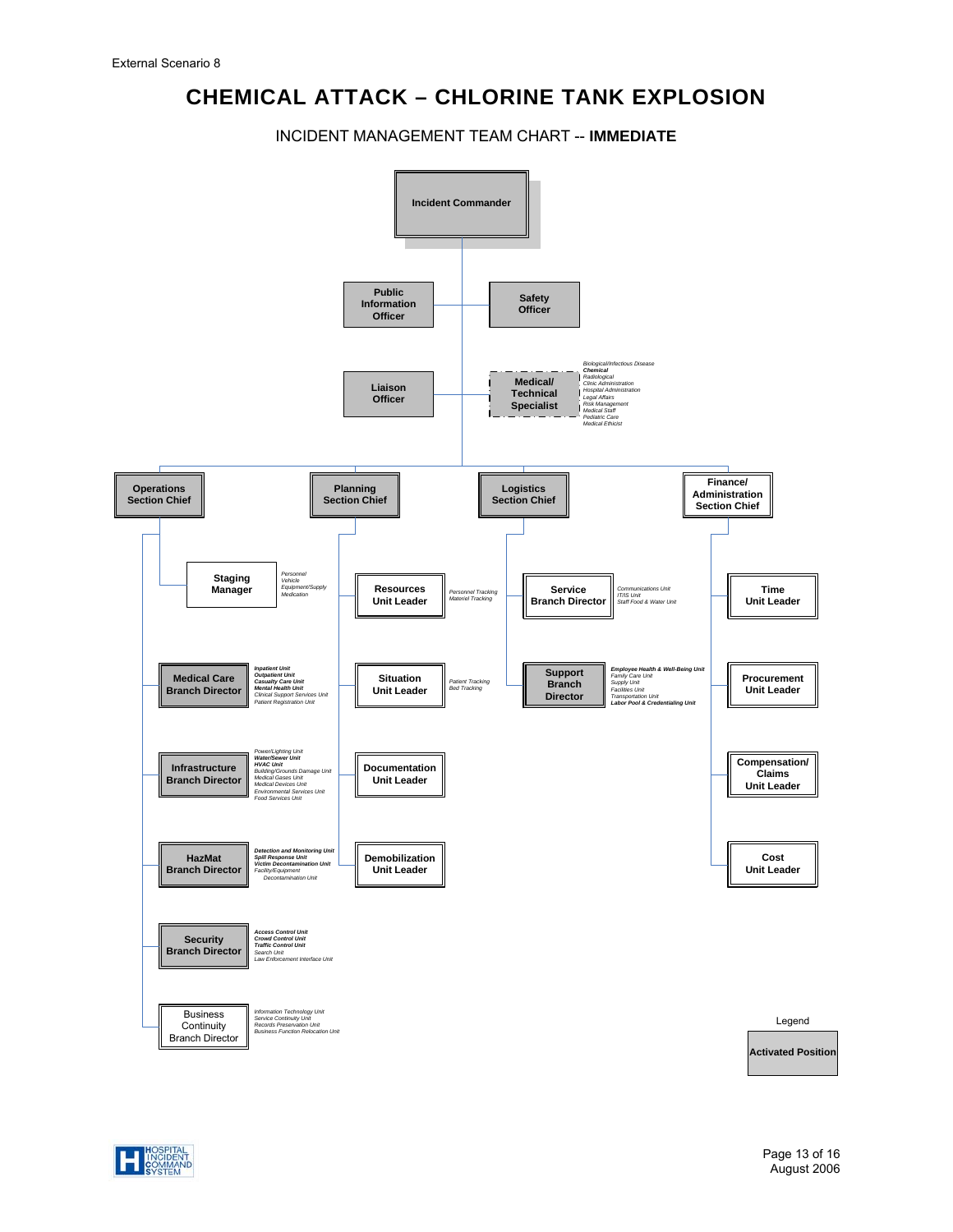INCIDENT MANAGEMENT TEAM CHART -- **INTERMEDIATE** 



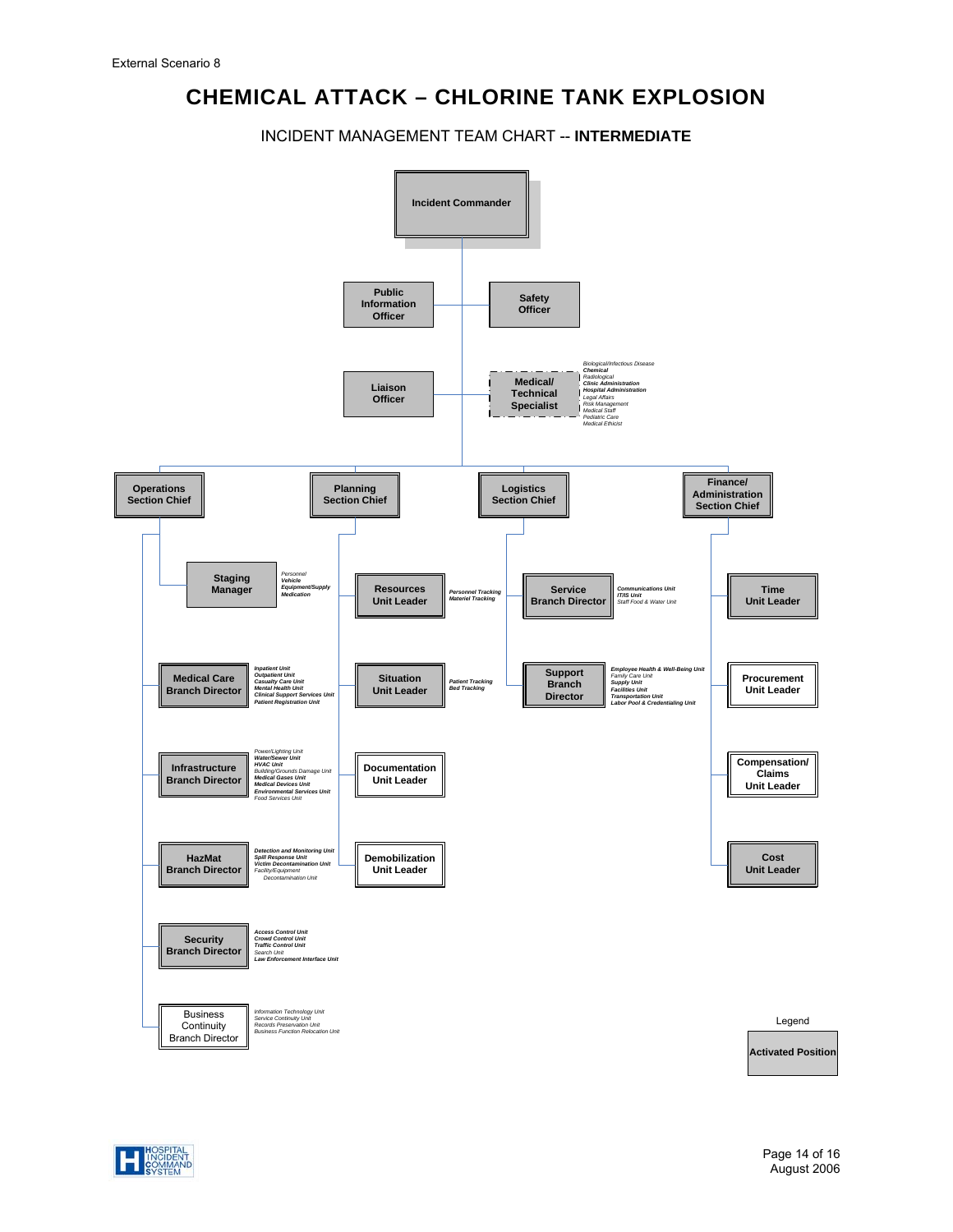INCIDENT MANAGEMENT TEAM CHART -- **EXTENDED**